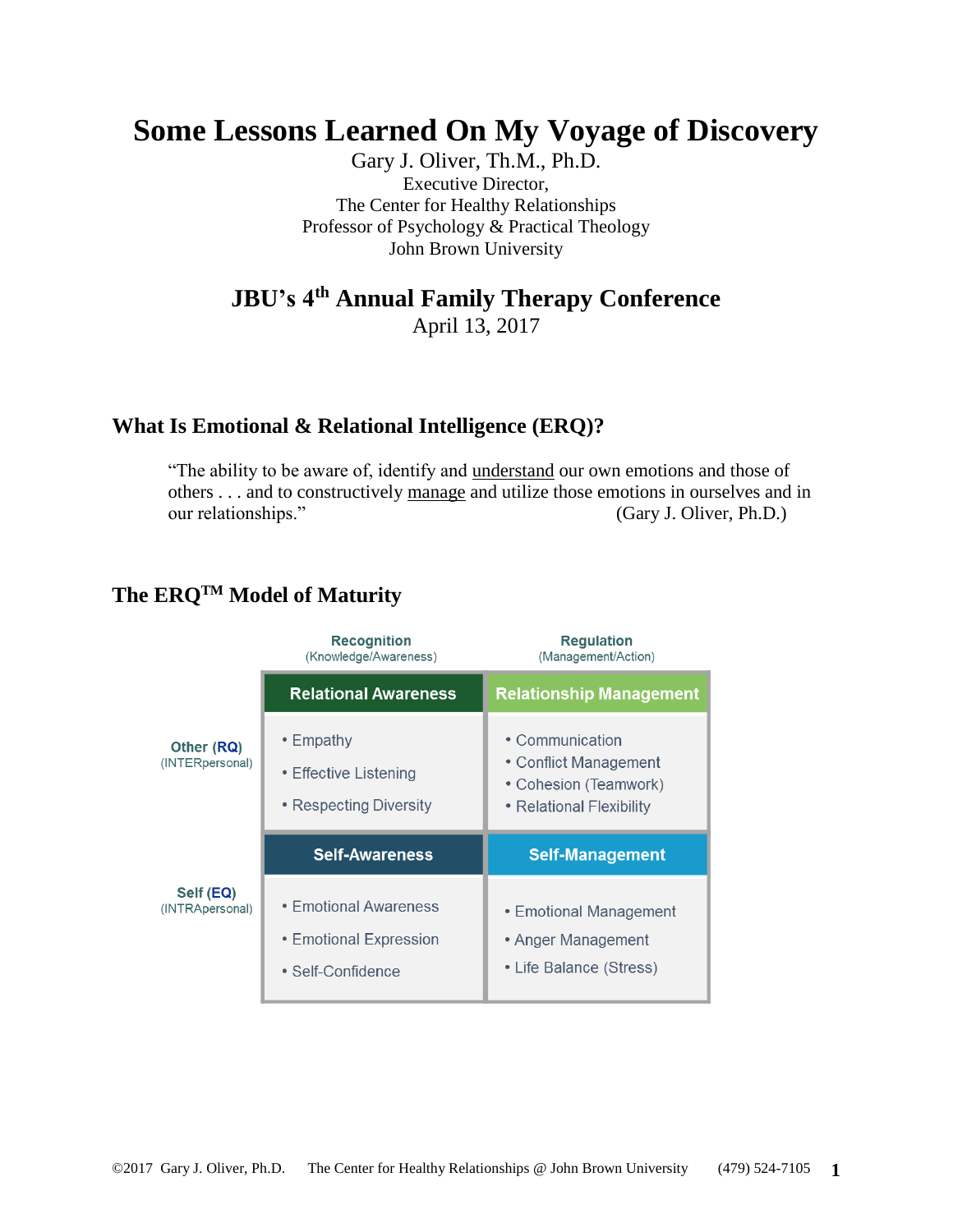### **What Factors Might Impact How We "Do" Our Emotions**

| Gender                | Ethnicity        |
|-----------------------|------------------|
| Age                   | Personality Type |
| Family of Origin      | Education        |
| Religion/Spirituality | Life Experience  |

### **What Is Anger?**

- 1. A strong feeling of frustration or displeasure.
- 2. A state of readiness. Anger is energy.
- 3. Anger is a piece of information that can serve as a warning that tells us we might be in danger or at risk.
- 4. A secondary emotion that is experienced in response to a primary emotion such as fear, hurt or frustration.

### **Why Is Anger Such A Major Problem?**

- 1. It is the most MISUNDERSTOOD emotion.
- 2. Anger has definite PHYSICAL effects.
- 3. It is one of the most POWERFUL and CONTROLLING of all the emotions.
- 4. When not properly understood and dealt with, it is one of the most DANGEROUS.

### **What Are Some Major Causes of Anger?**

A. Hurt (Past) B. Frustration (Present) C. Fear/Anxiety (Future)

#### **The Value of Assessment**

- Provides a lot of information in a short period of time
- Is a good source of additional insights
- Is like having a "second" opinion
- Is cost-effective & time effective
- It helps the counselor not to leave out important areas
- Provides an objective baseline to measure change & growth
- Facilitates communication & case-consultations with other counselors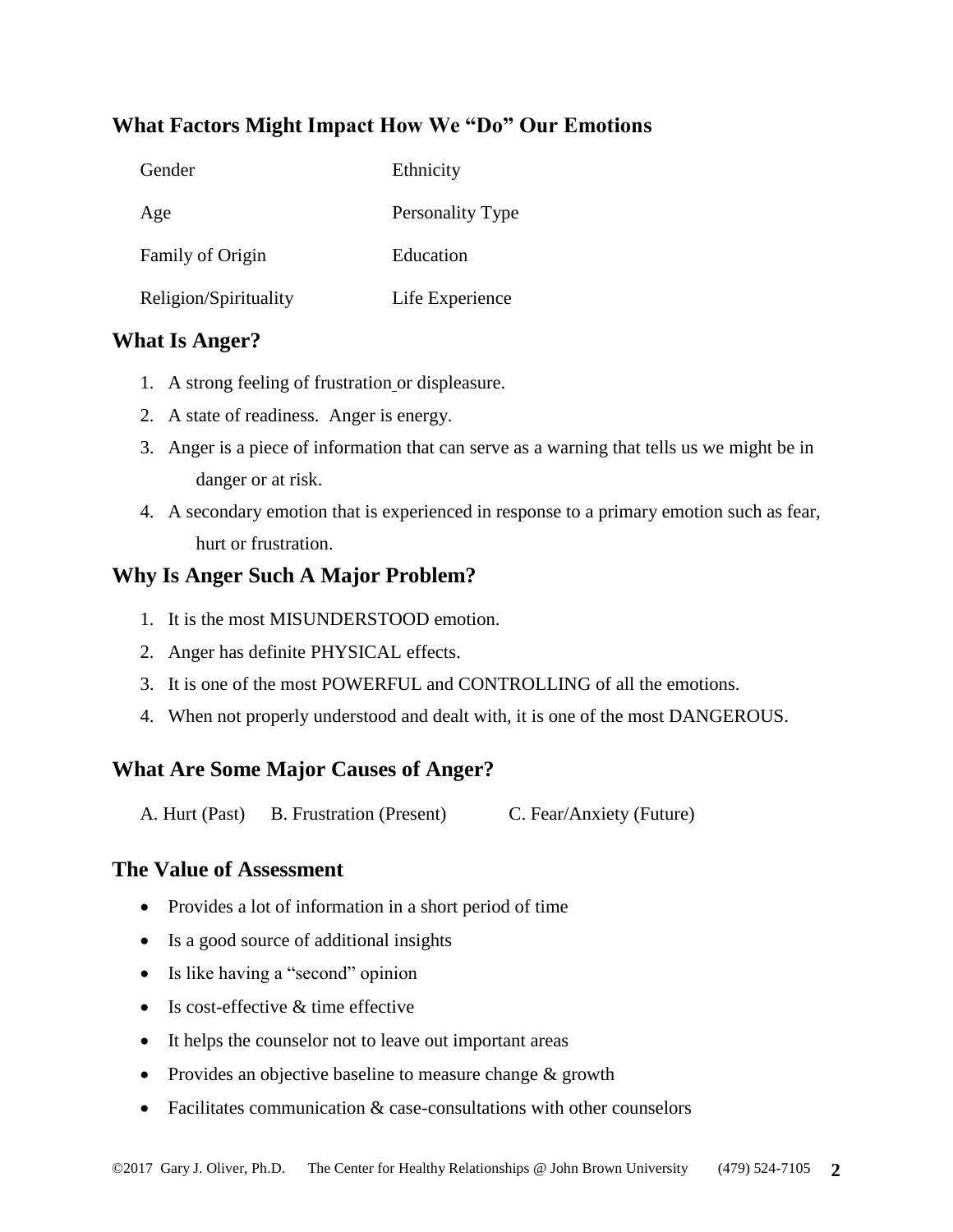#### **Diagnosis and the DSM**

#### **The Potential VALUE of thinking Diagnostically**

Simplification of complex data Clarity of communication between professionals Improved prognostic judgments Assistance in identification of best practices and in selection of more appropriate treatments

#### **The Potential MISUSE of Diagnosis**

#### **Value of Homework**

Strengthens commitment to take responsibility for growth.

Clients gain new perspectives.

Reinforces insights & knowledge gained in the session.

Builds a sense of self-efficacy.

Develops dependency on God rather than on the therapist.

Makes it possible to communicate more information in a shorter period of time.

Helps the client to experience growth in between sessions.

#### **The Challenge of Helping People change**

A. The Many Meanings of Change

B. Roadblocks/Barriers to Change

#### **Primary Approaches to Helping People Change**

-Focus on the past or focus on the problems or focus on solutions

#### **Primary Approaches to Helping People Grow**

-Focus on Growth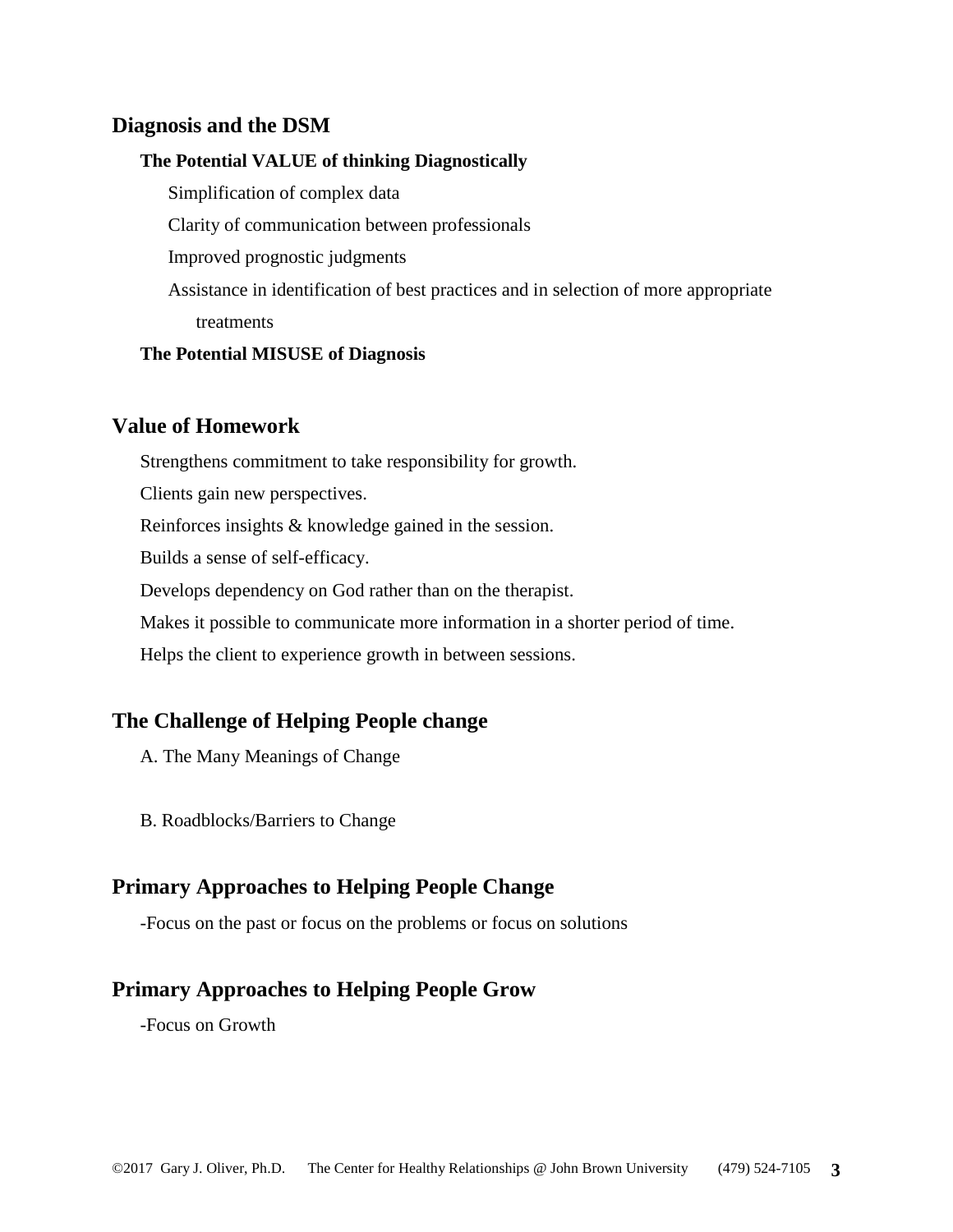### **Some Differences Between Brief & Long-Term Therapy**

-Specific Objectives

-Directive Techniques

### **Communication: Soliton-focused Clear Plan**

-Treatment of Symptoms is Legitimized -Responsibility for Accomplishing Goals

### **Some Core Assumptions of Brief Therapy**

- A conscious  $\&$  conscientious use of time.
- A belief that therapy is not "timeless" but rather may be intermittent throughout a person's life.
- An emphasis on pragmatism, parsimony, & change versus "cure"…the client receives the amount of therapy needed…no more & no less
- Limited & specific goals, maintenance of a clear, specific treatment focus with clearly defined outcomes.
- Small changes are all that are necessary.
- The strengths  $&$  resources of the client are emphasized & utilized.
- Creative, pragmatic, & flexible use of techniques.
- *The Psalm 139:23-24* Principle
- Change is inevitable, growth is optional.
- Small changes can be significant.
- People bring many resources into the counseling session. Effective therapy builds on a client's strengths rather than merely identifying & dwelling on their weaknesses.
- Problems are solved, growth is encouraged, people aren't cured.
- Failure can be an invaluable resource for learning (II Corinthians 12:7-10).
- The most effective treatment takes into account the whole person; mind, emotions & will / body, soul & spirit.
- Cultivating emotional intelligence is a critical dimension of the growth process